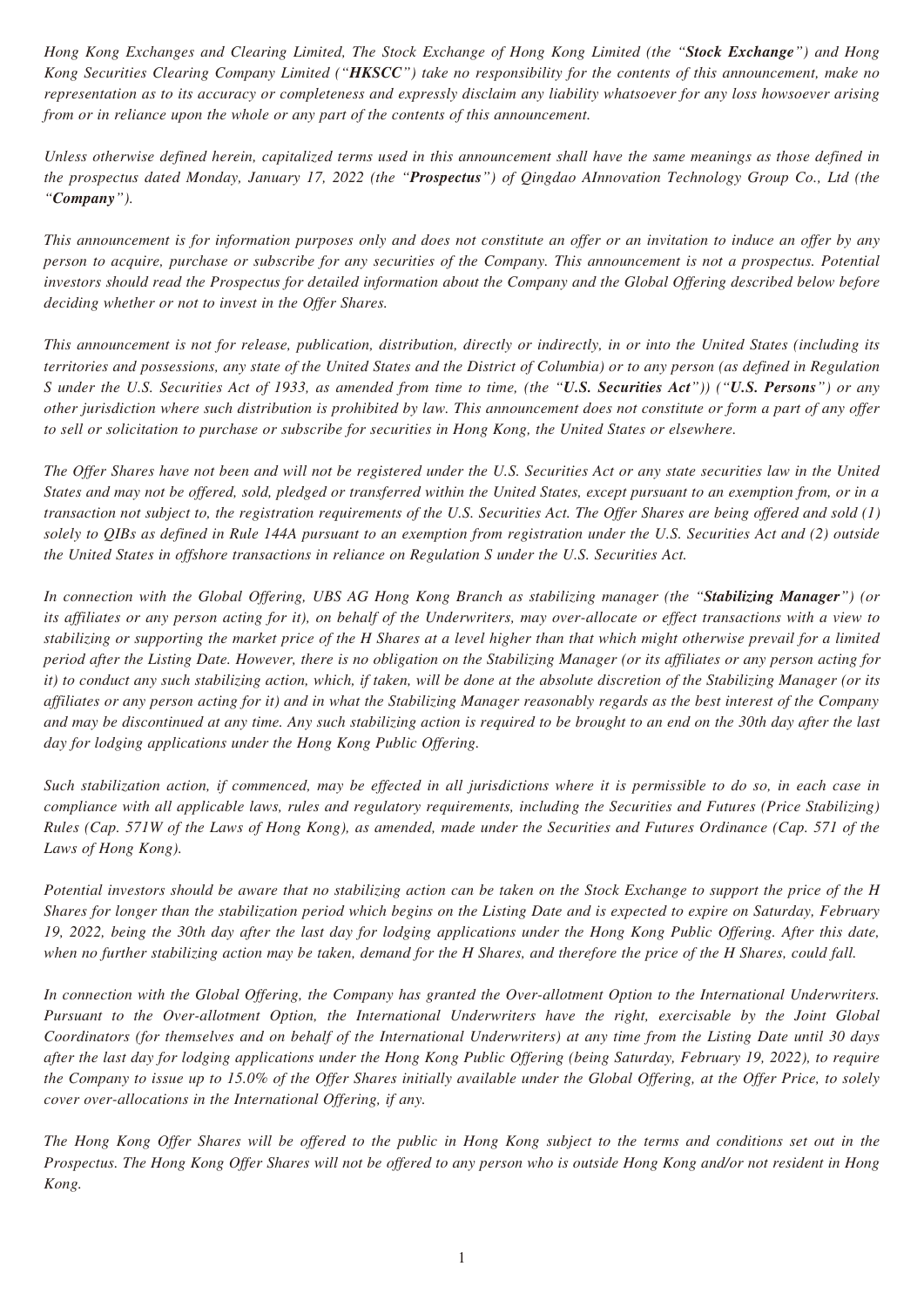

## **QINGDAO AINNOVATION TECHNOLOGY GROUP CO., LTD\***

**青島創新奇智科技集團股份有限公司**

*(A joint stock company incorporated in the People's Republic of China with limited liability)*

### **GLOBAL OFFERING**

| <b>Number of Offer Shares under</b><br>the Global Offering | $\ddot{\cdot}$       | 44,744,400 H Shares (subject to the<br><b>Over-allotment Option</b> ) |
|------------------------------------------------------------|----------------------|-----------------------------------------------------------------------|
| <b>Number of Hong Kong Offer Shares</b>                    |                      | 4,474,600 H Shares (subject to reallocation)                          |
| <b>Number of International Offer Shares</b>                |                      | 40,269,800 H Shares (subject to reallocation                          |
|                                                            |                      | and the Over-allotment Option)                                        |
| <b>Maximum Offer Price</b>                                 | $\ddot{\phantom{a}}$ | HK\$27.30 per H Share plus brokerage of                               |
|                                                            |                      | 1.0%, SFC transaction levy of $0.0027\%$ ,                            |
|                                                            |                      | the FRC transaction levy of 0.00015% and                              |
|                                                            |                      | the Stock Exchange trading fee of $0.005\%$                           |
|                                                            |                      | (payable in full on application,                                      |
|                                                            |                      | subject to refund)                                                    |
| <b>Nominal value</b>                                       | $\ddot{\cdot}$       | <b>RMB1.00 per H Share</b>                                            |
| <b>Stock code</b>                                          |                      | 2121                                                                  |

*Joint Sponsors, Joint Global Coordinators, Joint Bookrunners and Joint Lead Managers*



#### *Joint Bookrunners and Joint Lead Managers*



## **THE LISTING APPLICATION**

The Company has applied to the Stock Exchange for the listing of, and permission to deal in, the H Shares to be issued pursuant to the Global Offering (including the H Shares which may be issued pursuant to the exercise of the Over-allotment Option) and to be converted from Domestic Shares and Unlisted Foreign Shares. Assuming that the Hong Kong Public Offering becomes unconditional at or before 8:00 a.m. in Hong Kong on Thursday, January 27, 2022, it is expected that dealings in the H Shares on the Main Board of the Stock Exchange will commence at 9:00 a.m. on Thursday, January 27, 2022.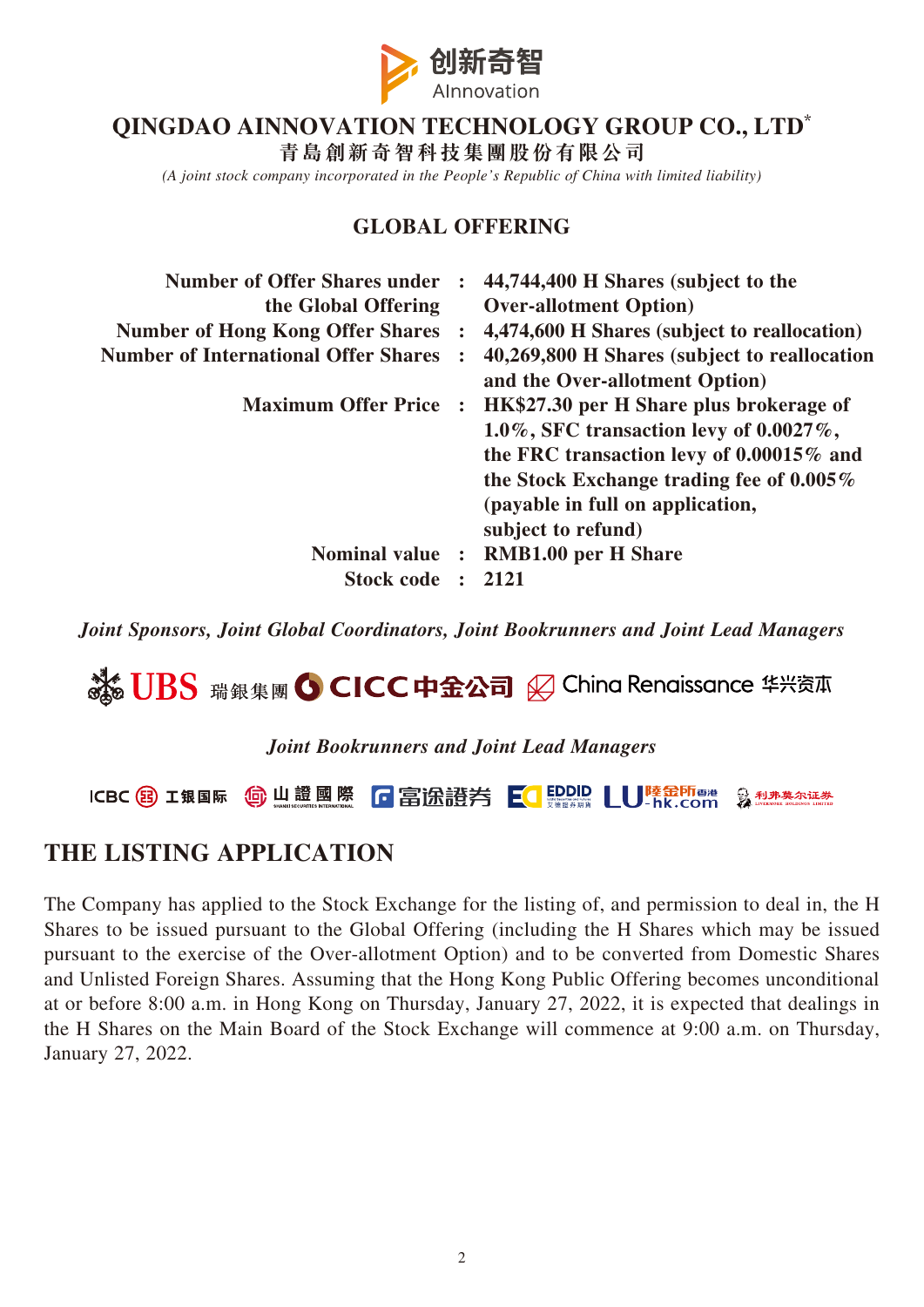Your application through the **White Form eIPO** service or the CCASS EIPO service must be made for a minimum of 100 Hong Kong Offer Shares and in multiples of that of Hong Kong Offer Shares as set out in the table below. You are required to pay the amount next to the number of Hong Kong Offer Shares you select.

| No. of<br><b>Hong Kong</b><br><b>Offer Shares</b><br>applied for | Amount<br>payable on<br>application<br>HK\$ | No. of<br><b>Hong Kong</b><br><b>Offer Shares</b><br>applied for | Amount<br>payable on<br>application<br>HK\$ | No. of<br><b>Hong Kong</b><br><b>Offer Shares</b><br>applied for | Amount<br>payable on<br>application<br>HK\$ | No. of<br><b>Hong Kong</b><br><b>Offer Shares</b><br>applied for | Amount<br>payable on<br>application<br>HK\$ |
|------------------------------------------------------------------|---------------------------------------------|------------------------------------------------------------------|---------------------------------------------|------------------------------------------------------------------|---------------------------------------------|------------------------------------------------------------------|---------------------------------------------|
| 100                                                              | 2,757.51                                    | 2,500                                                            | 68,937.85                                   | 30,000                                                           | 827,254.29                                  | 350,000                                                          | 9,651,300.07                                |
| 200                                                              | 5,515.03                                    | 3,000                                                            | 82,725.43                                   | 40,000                                                           | 1,103,005.72                                | 400,000                                                          | 11,030,057.22                               |
| 300                                                              | 8,272.54                                    | 3,500                                                            | 96,513.00                                   | 50,000                                                           | 1,378,757.16                                | 450,000                                                          | 12,408,814.38                               |
| 400                                                              | 11,030.06                                   | 4,000                                                            | 110,300.57                                  | 60,000                                                           | 1,654,508.59                                | 500,000                                                          | 13,787,571.53                               |
| 500                                                              | 13,787.57                                   | 4,500                                                            | 124,088.14                                  | 70,000                                                           | 1,930,260.02                                | 1,000,000                                                        | 27, 575, 143.05                             |
| 600                                                              | 16,545.08                                   | 5,000                                                            | 137,875.72                                  | 80,000                                                           | 2,206,011.45                                | 1,500,000                                                        | 41,362,714.58                               |
| 700                                                              | 19,302.61                                   | 6,000                                                            | 165,450.86                                  | 90,000                                                           | 2,481,762.88                                | 2,000,000                                                        | 55,150,286.10                               |
| 800                                                              | 22,060.11                                   | 7,000                                                            | 193,026.01                                  | 100,000                                                          | 2,757,514.31                                | $2,237,300^{(1)}$                                                | 61,693,867.54                               |
| 900                                                              | 24,817.63                                   | 8,000                                                            | 220,601.15                                  | 150,000                                                          | 4,136,271.46                                |                                                                  |                                             |
| 1,000                                                            | 27,575.15                                   | 9,000                                                            | 248,176.29                                  | 200,000                                                          | 5,515,028.61                                |                                                                  |                                             |
| 1,500                                                            | 41,362.72                                   | 10,000                                                           | 275,751.43                                  | 250,000                                                          | 6,893,785.77                                |                                                                  |                                             |
| 2,000                                                            | 55,150.28                                   | 20,000                                                           | 551,502.86                                  | 300,000                                                          | 8,272,542.92                                |                                                                  |                                             |

(1) Maximum number of Hong Kong Offer Shares you may apply for.

No application for any other number of the Hong Kong Offer Shares will be considered and such application is liable to be rejected.

## **STRUCTURE OF THE GLOBAL OFFERING**

The Global Offering comprises (i) the Hong Kong Public Offering of initially 4,474,600 Hong Kong Offer Shares (subject to reallocation) and (ii) the International Offering of initially 40,269,800 International Offer Shares (subject to reallocation and the Over-allotment Option).

The allocation of the Offer Shares between the Hong Kong Public Offering and the International Offering is subject to reallocation as detailed in the section headed "*Structure of the Global Offering — The Hong Kong Public Offering — Reallocation*" in the Prospectus. In particular, the Joint Global Coordinators may reallocate Offer Shares of the International Offering to the Hong Kong Public Offering. In accordance with Guidance Letter HKEX-GL91-18 issued by the Stock Exchange, if such reallocation is done other than pursuant to clawback mechanism as described in the section headed "*Structure of the Global Offering — The Hong Kong Public Offering — Reallocation*" in the Prospectus, then the maximum number of the Offer Shares available under the Hong Kong Public Offering after any such reallocation shall not exceed 8,948,400 Offer Shares, representing approximately 20.0% of the Offer Shares initially available under the Global Offering (before any exercise of the Over-allotment Option), and the final Offer Price shall be fixed at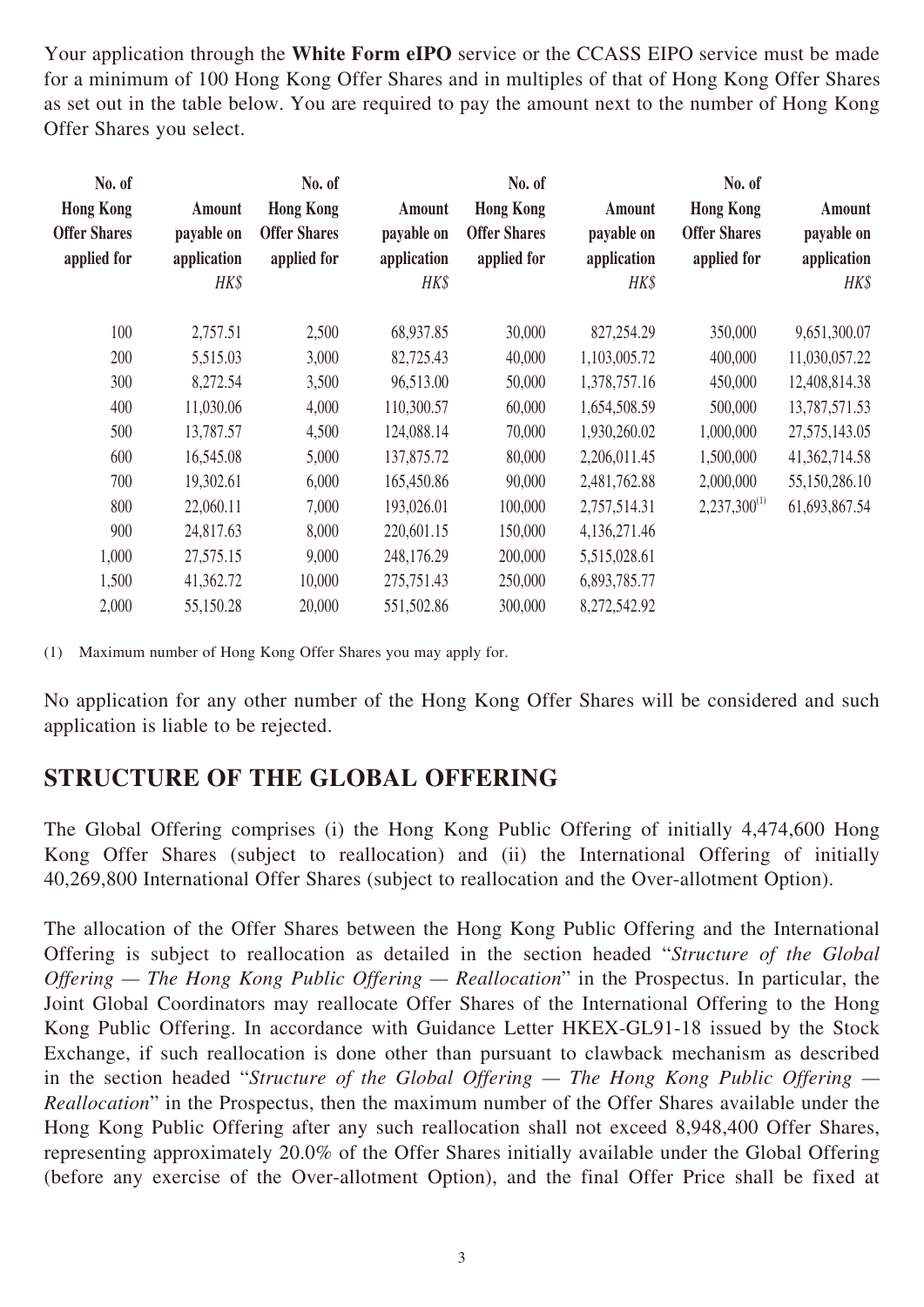HK\$26.30 per Offer Share (being the low-end of the Offer Price range stated in the Prospectus). Further details on the circumstances under which the above guidance letter would apply are set out in the section titled "Structure of the Global Offering" in the Prospectus.

In connection with the Global Offering, the Company is expected to grant the Over-allotment Option to the International Underwriters, exercisable by the Joint Global Coordinators for themselves and on behalf of the International Underwriters, at any time from the Listing Date until Saturday, February 19, 2022, being the 30th day after the last day for lodging applications under the Hong Kong Public Offering, pursuant to which the Company may be required to issue up to an aggregate of 6,711,600 additional Offer Shares, representing approximately 15% of the Offer Shares initially being offered by the Company under the Global Offering, at the Offer Price, to solely cover over-allocations in the International Offering, if any. In the event that the Over-allotment Option is exercised, an announcement will be made by the Company which will be posted on the websites of the Company at *www.ainnovation.com* and the Stock Exchange at *www.hkexnews.hk*.

# **PRICING**

The Offer Price will not be more than HK\$27.30 per Offer Share and is expected to be not less than HK\$26.30 per Offer Share unless otherwise announced.

Applicants under the Hong Kong Public Offering are required to pay, on application, the maximum Offer Price of HK\$27.30 per Offer Share plus the brokerage fee of 1.0%, SFC transaction levy of 0.0027%, FRC transaction levy of 0.00015% and the Stock Exchange trading fee of 0.005% payable on each Offer Share, subject to refund if the Offer Price as finally determined is less than HK\$27.30 per Offer Share.

# **EXPECTED TIMETABLE**

|                                                                                                                                                                        | $9:00$ a.m. on Monday,<br>January 17, 2022    |
|------------------------------------------------------------------------------------------------------------------------------------------------------------------------|-----------------------------------------------|
| Latest time to complete electronic applications under<br>the White Form eIPO service through the designated                                                            |                                               |
|                                                                                                                                                                        | $11:30$ a.m. on Thursday,<br>January 20, 2022 |
|                                                                                                                                                                        | $11:45$ a.m. on Thursday,<br>January 20, 2022 |
| Latest time (a) to complete payment of <b>White Form eIPO</b><br>applications by Internet banking transfer(s) or<br>PPS payment transfer(s) and (b) to give electronic |                                               |
|                                                                                                                                                                        | 12:00 noon on Thursday,<br>January 20, 2022   |
|                                                                                                                                                                        | 12:00 noon on Thursday,<br>January 20, 2022   |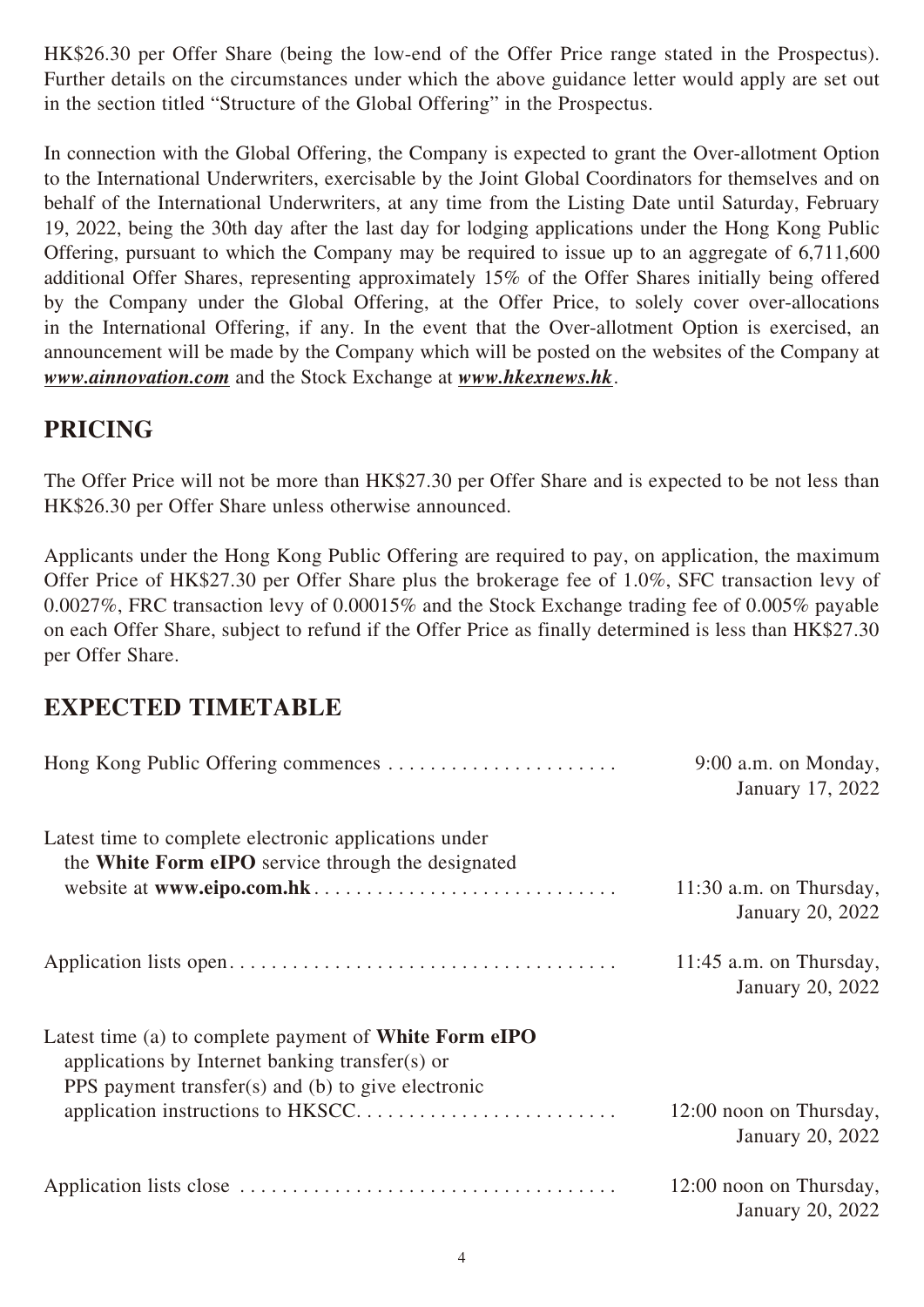|                                                                                                                                                                                                                                                                                                                       | Thursday,<br>January 20, 2022              |
|-----------------------------------------------------------------------------------------------------------------------------------------------------------------------------------------------------------------------------------------------------------------------------------------------------------------------|--------------------------------------------|
|                                                                                                                                                                                                                                                                                                                       | Wednesday,<br>January 26, 2022             |
| Announcement of the level of indications of interest<br>in the International Offering, the level of applications<br>in the Hong Kong Public Offering and the basis of allocations<br>of the Hong Kong Offer Shares to be published on the websites<br>of the Stock Exchange at <b>www.hkexnews.hk</b> and the Company | Wednesday,<br>January 26, 2022             |
| Results of allocations in the Hong Kong Public Offering to be<br>available through a variety of channels as described<br>in the section headed "How to Apply for Hong Kong Offer<br><i>Shares — Publication of Results</i> " in the Prospectus from                                                                   | Wednesday,<br>January 26, 2022             |
| Dispatch/collection of H Share certificates or deposit of H Share<br>certificates into CCASS; and e-Refund payment<br>instructions/refund cheques to be dispatched/collected                                                                                                                                          | Wednesday,<br>January 26, 2022             |
| Dealings in H Shares on the Stock Exchange expected                                                                                                                                                                                                                                                                   | 9:00 a.m. on Thursday,<br>January 27, 2022 |

## **SETTLEMENT**

Subject to the granting of, the listing of, and permission to deal in, the H Shares on the Stock Exchange and compliance with the stock admission requirements of HKSCC, the H Shares will be accepted as eligible securities by HKSCC for deposit, clearance and settlement in CCASS with effect from the Listing Date or on any other date as determined by HKSCC. Settlement of transactions between participants of the Stock Exchange is required to take place in CCASS on the second settlement day after any trading day. All activities under CCASS are subject to the General Rules of CCASS and CCASS Operational Procedures in effect from time to time. All necessary arrangements have been made to enable the H Shares to be admitted into CCASS. Prospective investors should seek the advice of their stockbrokers or other professional advisers for details of those settlement arrangements and how such arrangements will affect their rights and interests.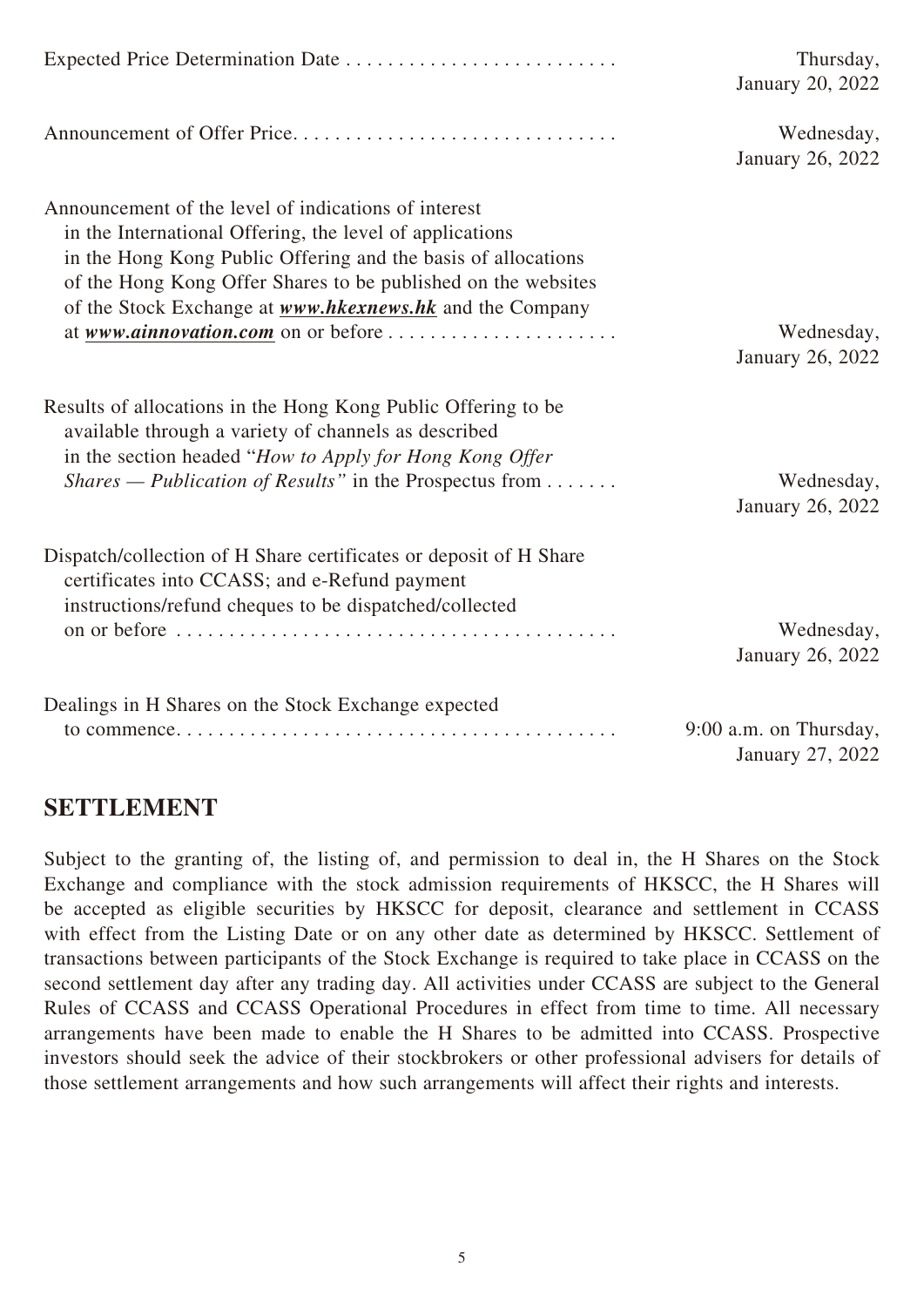# **ELECTRONIC APPLICATION CHANNELS**

### **White Form eIPO service**

Applicants applying through the **White Form eIPO** service may submit applications through the designated website at *www.eipo.com.hk* (24 hours daily, except on the last application day) from 9:00 a.m. on Monday, January 17, 2022 until 11:30 a.m. on Thursday, January 20, 2022 and the latest time for completing full payment of application monies in respect of such applications will be 12:00 noon on Thursday, January 20, 2022 or such later time as described under the section headed "*How to Apply for Hong Kong Offer Shares — Effect of Bad Weather and/or Extreme Conditions on the Opening of the Application Lists*" in the Prospectus.

### **CCASS EIPO**

CCASS Clearing/Custodian Participants can input **electronic application instructions** at the following times on the following dates:

> **Monday, January 17, 2022 — 9:00 a.m. to 8:30 p.m. Tuesday, January 18, 2022 — 8:00 a.m. to 8:30p.m. Wednesday, January 19, 2022 — 8:00 a.m. to 8:30 p.m. Thursday, January 20, 2022 — 8:00 a.m. to 12:00 noon**

CCASS Investor Participants can input **electronic application instructions** from 9:00 a.m. on Monday, January 17, 2022 until 12:00 noon on Thursday, January 20, 2022 (24 hours daily, except on the last day for applications).

The latest time for inputting such **electronic application instructions** will be 12:00 noon on Thursday, January 20, 2022, the last application day or such later time as described in the section headed "*How to Apply for Hong Kong Offer Shares — Effect of Bad Weather and/or Extreme Conditions on the Opening and Closing of the Application Lists*" in the Prospectus.

The times in this sub-section are subject to change as HKSCC may determine from time to time with prior notification to CCASS Clearing/Custodian Participants and/or CCASS Investor Participants.

If you are instructing your **broker** or **custodian** who is a CCASS Clearing Participant or a CCASS Custodian Participant to give **electronic application instructions** via CCASS terminals to apply for the Hong Kong Offer Shares on your behalf, you are advised to contact your **broker** or **custodian** for the latest time for giving such instructions which may be different from the latest time as stated above.

The application monies (including the brokerage, SFC transaction levy, FRC transaction levy and the Stock Exchange trading fee) will be held by the receiving bank and on behalf of the Company after the closing of the application lists and the refund monies, if any, will be returned to the applicants without any interest on or before Wednesday, January 26, 2022.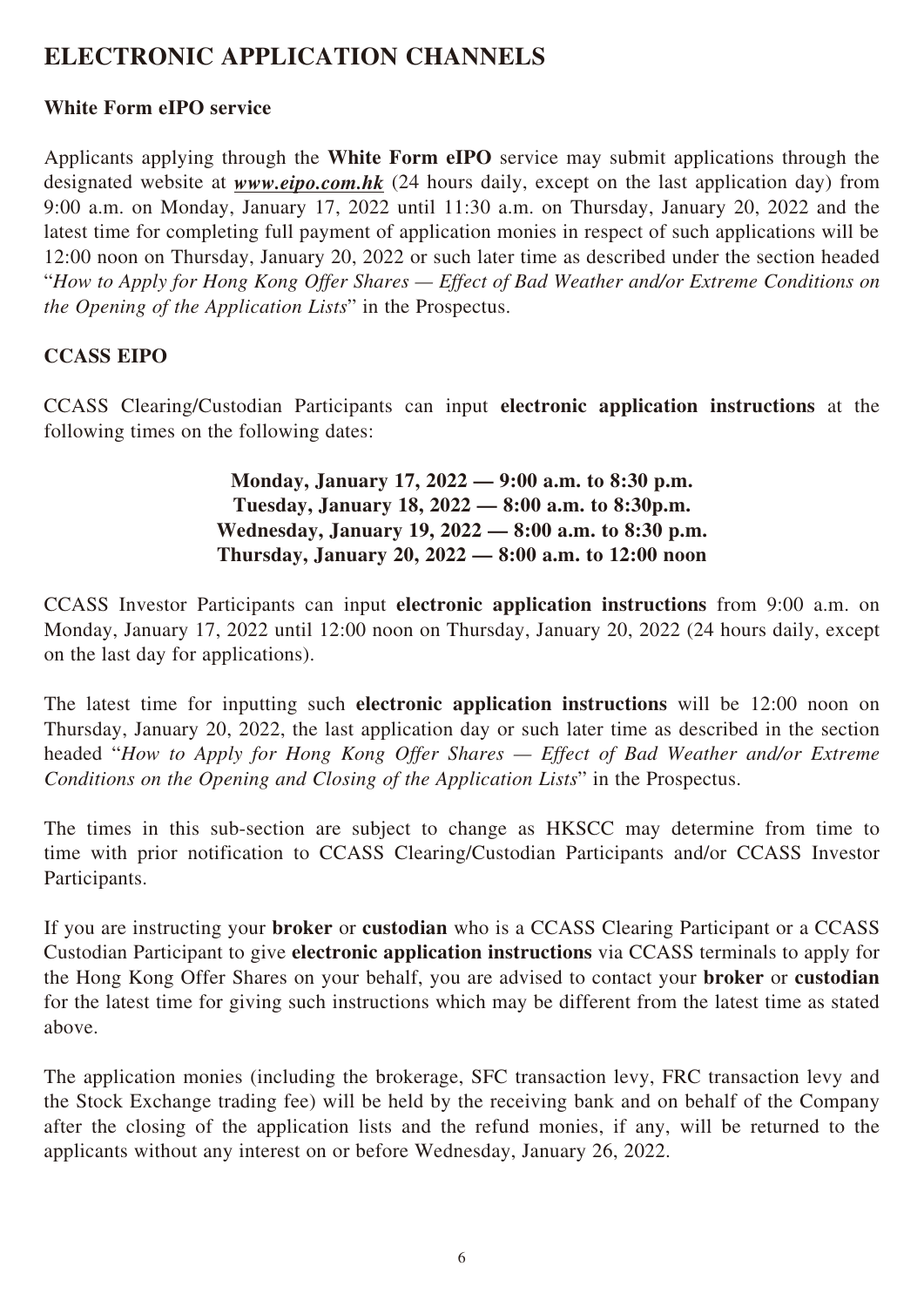Please refer to the sections "*Structure of the Global Offering*" and "*How to Apply for Hong Kong Offer Shares*" in the Prospectus for details of the conditions and procedures for applications for Hong Kong Offer Shares.

# **PUBLICATION OF RESULTS**

The Company expects to announce the final Offer Price, the level of indications of interest in the International Offering, the level of applications in the Hong Kong Public Offering and the basis of allocations of the Hong Kong Offer Shares on Wednesday, January 26, 2022 on the websites of the Company at *www.ainnovation.com* and the Stock Exchange at *www.hkexnews.hk*.

The results of allocations and the Hong Kong identity card/passport/Hong Kong business registration numbers of successful applicants under the Hong Kong Public Offering will be available at the times and dates and in the manner specified in the section "*How to Apply for Hong Kong Offer Shares — Publication of Results*" in the Prospectus.

If an application is rejected, not accepted or accepted in part only, or if the Offer Price as finally determined is less than the maximum Offer Price of HK\$27.30 per Offer Share (excluding brokerage, SFC transaction levy, FRC transaction levy and the Stock Exchange trading fee thereon), or if the conditions of the Hong Kong Public Offering are not fulfilled in accordance with the section headed "*Structure of the Global Offering — Conditions of the Hong Kong Public Offering*" in the Prospectus or if any application is revoked, the application monies, or the appropriate portion thereof, together with the related brokerage, SFC transaction levy, FRC transaction levy and the Stock Exchange trading fee, will be refunded, without interest. Any refund of your application monies will be made on or before Wednesday, January 26, 2022.

No temporary document of title will be issued in respect of the H Shares. No receipt will be issued for sums paid on application. Share certificates and refund cheques are expected to be posted on or before Wednesday, January 26, 2022 as further described in the section "*How to Apply for Hong Kong Offer Shares — Dispatch/Collection of H Share Certificates and Refund of Application Monies*" in the Prospectus. Share certificates will only become valid at 8:00 a.m. on Thursday, January 27, 2022, provided that the Global Offering has become unconditional and the right of termination described in the section headed "*Underwriting*" in the Prospectus has not been exercised. Dealings in the H Shares on the Main Board of the Stock Exchange are expected to commence at 9:00 a.m. on Thursday, January 27, 2022. The H Shares will be traded in board lots of 100 H Shares and the stock code of the H Shares will be 2121.